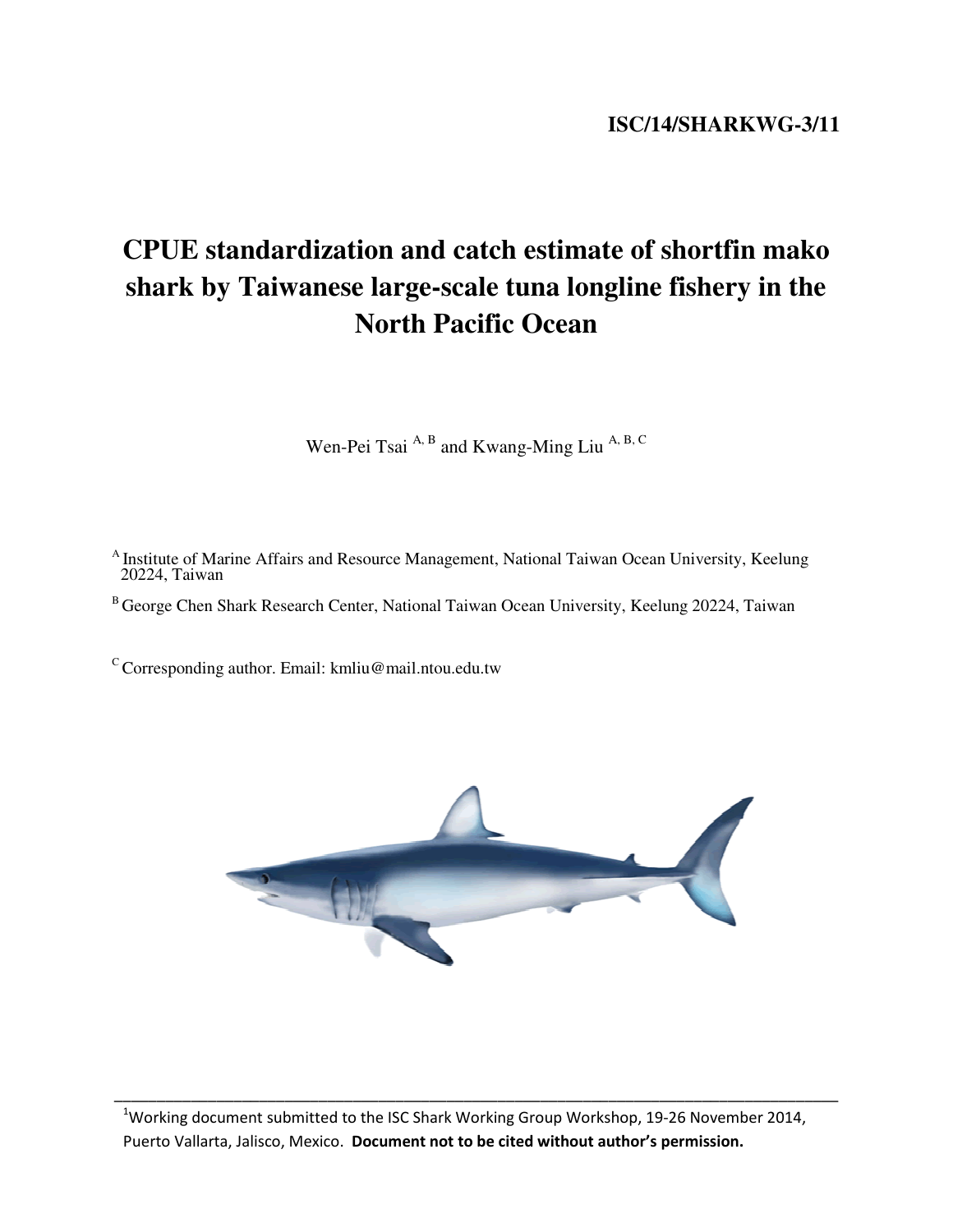#### **ABSTRACT**

 In the present study, the shortfin mako shark catch and effort data from the logbook records of Taiwanese large-scale tuna longline fishing vessels operating in the North Pacific Ocean from 2005-2012 were analyzed. Due to the large percentage of zero shortfin mako shark catch, the catch per unit effort (CPUE) of shortfin mako shark, as the number of fish caught per 1,000 hooks, was standardized using a delta lognormal model. Both nominal and standardized CPUE of shortfin mako sharks showed stable but slightly decreasing trends. Estimated shortfin mako shark by-catch in weight from the Taiwanese largescale tuna longline fishery ranged from 0 metric tons (MT) in 1973 to 154 MT in 2006, and it decreased thereafter. The results obtained in this study can be improved if longer time logbook data are available and environmental factors are included in the model.

#### **1. Introduction**

Shortfin mako shark, *Isurus oxyrinchus*, is one of the most commonly caught shark species in the Taiwanese commercial offshore longline fishery and the major by-catch of tuna longline fisheries in the far seas. Shortfin mako is a large apex predator that exhibits slow growth, low fecundity and late maturity, and is particularly susceptible to exploitation owing to its life-history characteristics. Clarke *et al*. (2006) mentioned that about half a million shortfin mako sharks were utilized in the global shark fin trade in 2000. Given the high fishing pressure on this species and declining population trends, the shortfin mako is currently listed as "Vulnerable" on the IUCN Red List of Threatened Species (Dulvy *et al*.*,* 2008), but very little is known about the stock status of this species in the North Pacific Ocean despite of several studies using per recruit analyses and demographic approaches in the Northwest Pacific Ocean (Chang and Liu 2009, Tsai *et al.* 2011, Tsai *et al.* 2014, Tsai *et al.* (in press)). Since the International organizations and regional fisheries management organizations (RFMO's) have concerned on the conservation of elasmobranchs in recent years, it is necessary to examine the recent trend of shark species by examining the logbook of tuna fisheries. Shortfin mako and blue shark (*Prionace glauca*) are the major shark species for Taiwanese large-scale tuna longline (LSTL) fisheries. Reliable catch estimate for shortfin mako shark can be developed because the logbook records of shortfin mako sharks were representative of actual catches as all sharks were retained due to its high market value. Thus, the objectives of this study are to standardize the CPUE and to estimate the historical catches of shortfin mako sharks in the North Pacific based on the logbook data.

A large proportion of zero values is commonly found in by-catch data obtained from fisheries studies involving counts of abundance or CPUE standardization. The delta-lognormal modeling, which can account for a large proportion of zero values, is an appropriate approach to model zero-heavy data (Lo *et al*., 1992). As sharks are common by-catch species in the tuna longline fishery, the delta lognormal model (DLN) was therefore applied to address these excessive zeros of shark catch for CPUE standardization in this study. The CPUEs of shortfin mako sharks in the North Pacific Ocean were standardized using deltalognormal model based on logbook data and hopefully these CPUE series can be used in the shortfin mako stock assessment in 2015.

### **2. Material and methods**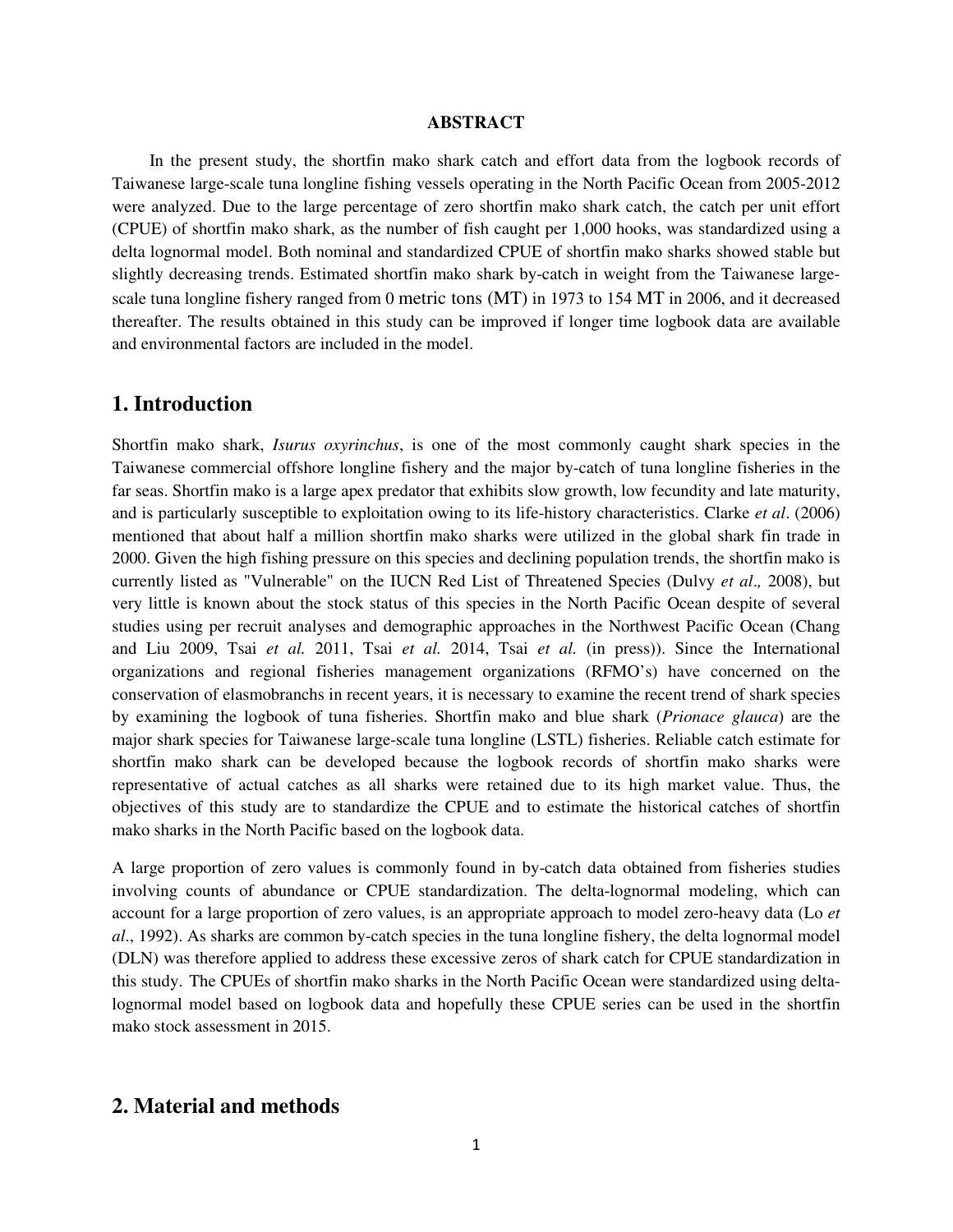#### **2.1. Source of data**

The logbook data of Taiwanese large-scale tuna longline fishery from 1971 to 2012, provided by the Overseas Fisheries Development Council of the Republic of China, were used in this study. These logbook data contain basic information on fishing time, area, number of hooks and catches of 18 species (14 species before 2005) including major tunas, billfishes and sharks. The shark by-catch of Taiwanese tuna longline fleets was never reported until 1981 because of its low economic value compared with tunas. During the period from 1981 to 2004, only one category "sharks" was recorded in the logbook. The category "sharks" on the logbook has been further separated into four sub-categories namely the blue shark, mako shark, *Isurus spp*., silky shark, *Carcharihnus falciformis*, and others since 2005. As the Taiwanese longline fishery has widely covered the Pacific Ocean, our fishery statistics must be one of the most valuable information that can be used to describe the population status of pelagic sharks.

The species-specific catch data including tunas, billfishes, and sharks from logbook records in 2005-2012 were used to standardize CPUE of shortfin mako shark of Taiwanese large-scale longline fishery in the North Pacific Ocean. In addition, the nominal CPUE was applied to back-estimate the historical shortfin mako catch (before 2005) of Taiwanese large-scale longline fleets.

## **2.2. CPUE standardization**

Shortfin mako sharks caught by Taiwanese LSTL fishery in the North Pacific Ocean were mainly observed in the equatorial waters where bigeye tuna, *Thunnus obesus*, was the targeting species and in the subtropical and temperate waters where albacore tuna, *Thunnus alalunga*, was the targeting species (**Figure 1**). Based on the suggestion of the ISC shark working group in 2012, the North Pacific Ocean was stratified as 2 areas namely A (north of 25ºN) and B (0ºN-25ºN). The area strata used for the analysis were shown in **Figure 2**. For standardization, CPUE was calculated by set of operations based on logbook records during the period of 2005-2012.

A large proportion of sets with zero catch of shortfin mako shark (~90%) was found in logbook records. Hence, to address these excessive zeros, the delta lognormal model (DLN) (Lo *et al.* 1992) was applied to the standardization of shortfin mako shark CPUE. The DLN is a combination of two models, one model is used to estimate the proportion of positive catches and another model is to estimate the positive catch rate. The model was fit using glm function of statistical computing language R (R Development Core and Team, 2013) to eliminate some biases by change of targeting species, fishing ground and fishing seasons.

The standardized CPUE series for shortfin mako shark was constructed with interaction effects. The main variables chosen as input into the DLN analyses were year  $(Y)$ , quarter  $(Q)$ , area  $(A)$ , and the number of hooks per basket (HPB). The effect of gear configuration of HPB was used to account for the shift of targeting species. The following multiplicative model was applied to the data in this study:

For the DLN modeling, the catch rates of the positive catch events (sets with positive shortfin mako shark catch) were modeled assuming a lognormal error distribution:

Part 1: Lognormal model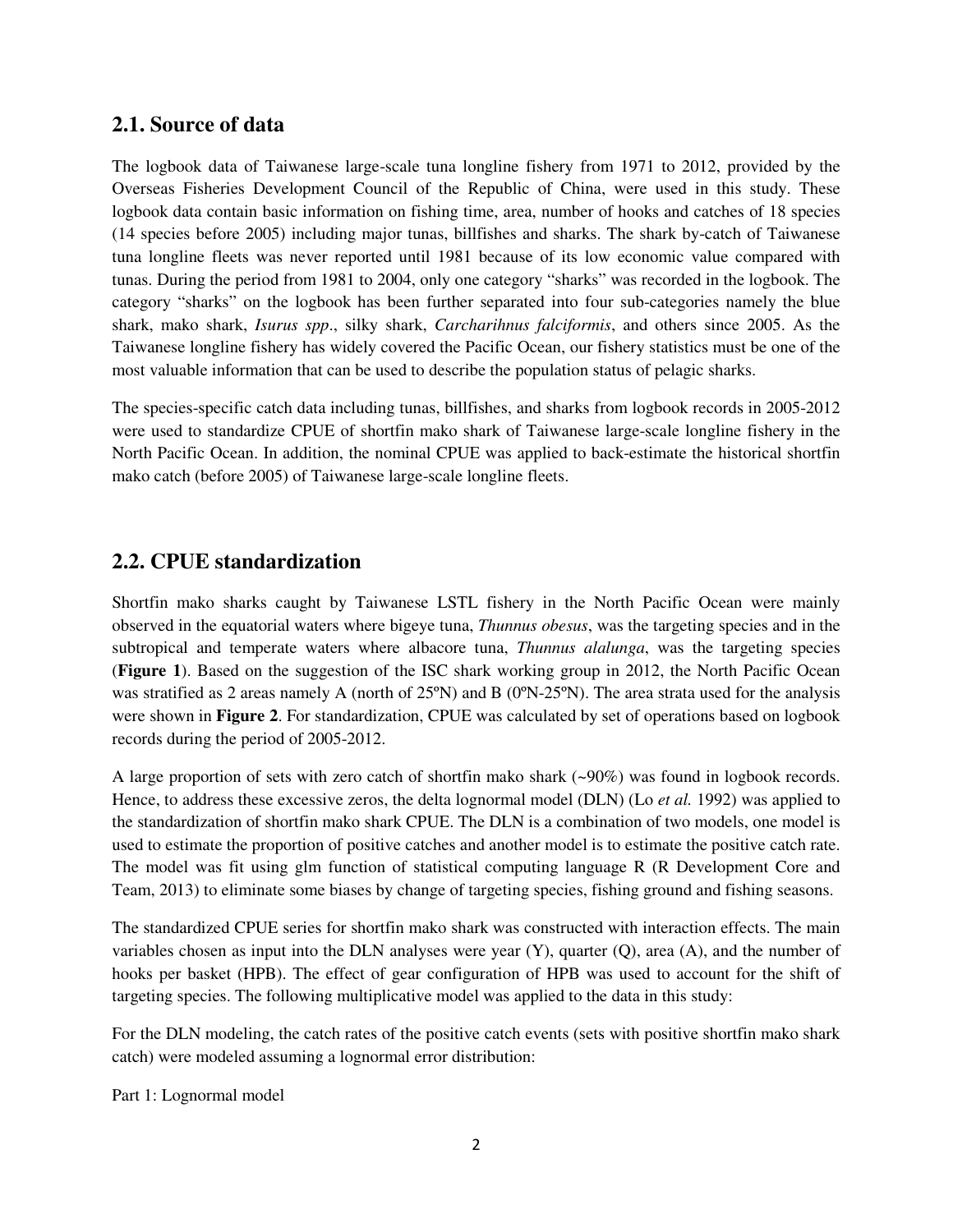$$
ln(CPUE) = \mu + Y + Q + A + HPB + Q^*A + Q^*HPB + A^*HPB + \varepsilon_1
$$
\n(1)

where  $\mu$  is the mean, Q\*A, Q\*HPB, A\*HPB are interaction terms,  $\varepsilon_1$  is a normal random error term. The effect of gear configuration, HPB, was categorized into two classes: shallow set (HPB  $\leq$  15), and deep set (HPB > 15) (Walsh, 2011), and quarter was categorized into 4 classes: the 1st quarter (Jan-Mar), the 2nd quarter (Apr-Jun), the 3rd quarter (Jul-Sep), and the 4th quarter (Oct-Dec). The area strata used for the analysis were shown in **Figure 2**. To estimate the proportion of positive shortfin mako catch (*P*), we used a model assuming a binomial error distribution  $(\epsilon_2)$ :

Part 2: Binomial model

$$
P = \mu + Y + Q + A + HPB + Q^*A + Q^*HPB + A^*HPB + \varepsilon_2
$$
\n<sup>(2)</sup>

The best model for both Lognormal and Binominal models were selected using the stepwise AIC method (Venables and Ripley, 2002). For model diagnostics, the Cook's distance (Cook and Weisberg, 1982) was used to assess the influence of observations that exert on the model. The distribution of residuals was used to verify the assumption of the lognormal distribution of the positive catches. These diagnostic plots were used to evaluate the fitness of the models. In addition, deviance analysis tables for the proportion of positive observations and for the positive catch rates were also provided. The final estimate of annual abundance index was obtained by the product of the main annual effect of the Lognormal and Binomial components (Lo *et al.* 1992):

Standardized CPUE = 
$$
\ln(\text{CPUE})^* P
$$
 (3)

#### **2.3. Estimate of historical shortfin mako shark catch**

Annual shortfin mako by-catch in number  $(C_v)$  was obtained by using the logbook catch divided by coverage rate. The shortfin mako by-catch in number before 2005 was back-estimated using the following equation:

$$
C_{y} = \sum_{i}^{2} \frac{\text{Nominal } CPUE_{i} \times Logbook~effort_{i}}{Coverage~rate},
$$
\n
$$
(4)
$$

where y is year, *i* = 1 is area A and *i* = 2 is area B. Coverage rate is the total catch (bigeye tuna, albacore tuna, yellowfin tuna, and swordfish) in logbook to that in Task 1. The nominal CPUE before 2005 was represented by the mean of nominal CPUE in the period of 2005-2012 because there were no speciesspecific shark catch data in logbook before 2005.

The catch in weight of shortfin mako shark was estimated by using the mean weight (assumed to be constant) multiplied by the estimated/back-estimated catch in number. The mean TL of shortfin mako sharks was calculated from observers' data in the period of 2004-2012 and the mean weight was obtained by substituting the mean TL into the W-TL relationship as following:  $W = 9.1 \times 10^{-6}$  TL<sup>2.98</sup> (Joung and Hsu, 2005).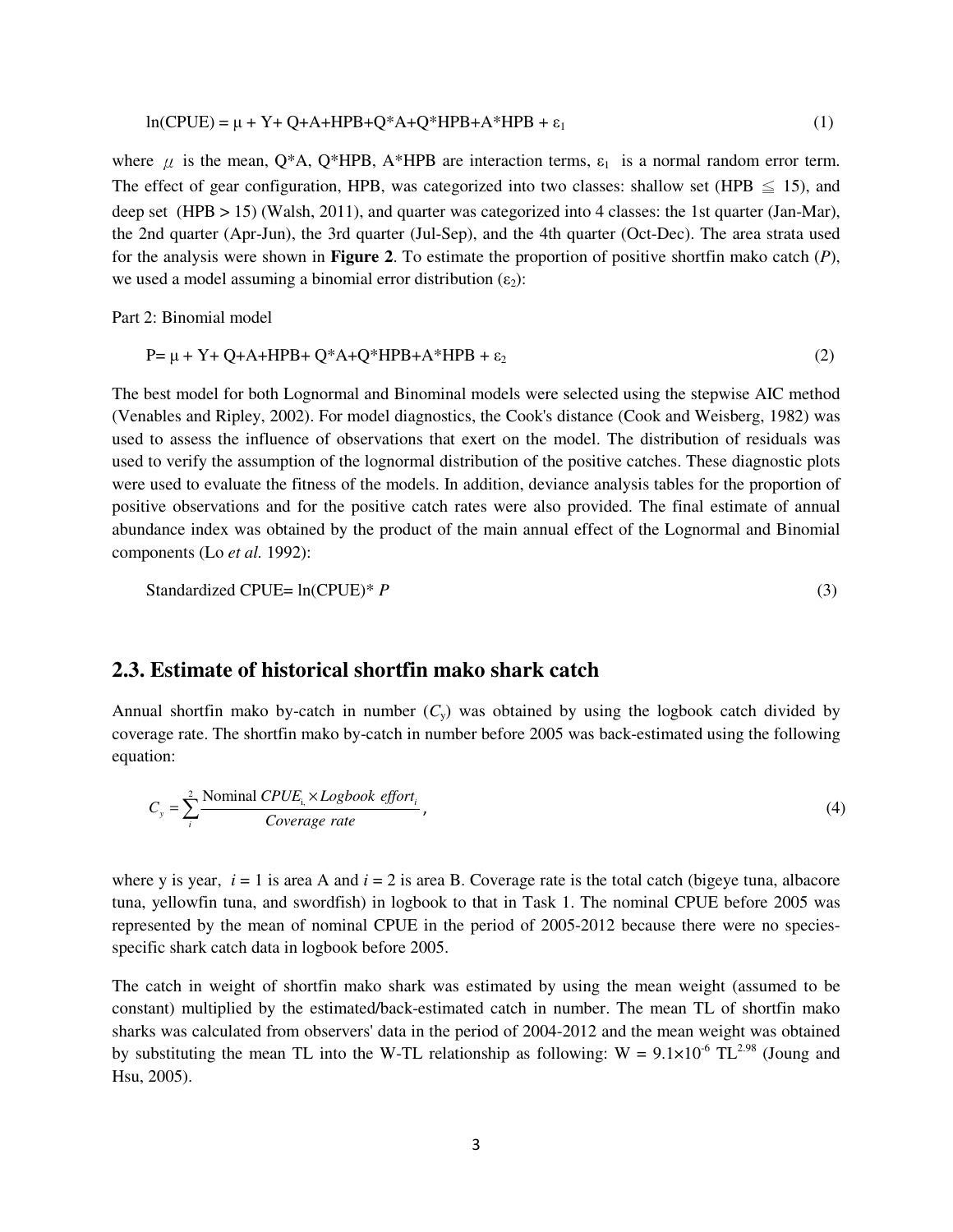#### **3. Results and discussion**

The mean TL of shortfin mako sharks recorded by observers was 210 cm  $(n = 312)$  and the estimated mean weight was 75.72 kg. The frequency distributions of shortfin mako shark by-catch per set are characterized by many zero values and a long right tail (**Figure 3**). Overall, 90.67% of total sets had zero shortfin mako shark by-catch (**Table 1**).

The best models for Lognormal and Binomial models chosen by AIC were " $ln(CPUE) = \mu + Y + Q + A$ + HPB + Q\*HPB " and " P =  $\mu$  + Y + Q + A + HPB + Q\*A + Q\*HPB ", respectively. The best models were then used for the later analyses.

The nominal CPUE of shortfin mako shark showed an inter-annual fluctuation. However, this variability was reduced in the standardized CPUE series (**Figure 4**). The standardized CPUE series contains the combined effects from two models, one that calculates the probability of a zero observation and the other one estimates the count per year. In general, the standardized CPUE series of the shortfin mako sharks caught by Taiwanese LSTL fishery decreased from 2006 to 2010 and increased slightly thereafter (**Figure 4**).

The residuals distribution and Q-Q normal plots (the left hand panel) for lognormal model showed that the error distributions are not close to normal (**Figures 5-6**). This might be due to data limitations and short time-series in CPUE standardization. The right hand panel showed the standard diagnostics of residuals vs. fitted and Cook's distance plot (**Figure 6**). Overall, the diagnostic results and additional residuals plots (**Figures 6-8**) indicated that lognormal model does not have severe departure from the model assumptions. The ANOVA tables for each model indicated that the main effects were significant (mostly P < 0.01) and were selected in the final model (**Table 2**). Estimated shortfin mako shark by-catch in number ranged from 1 in 1973 to 2,032 in 2006. The back-estimated shortfin mako shark by-catch in weight of Taiwanese LSTL fishery ranged from almost 0 metric tons (MT) in 1973 to 154 MT in 2006, with a mean of 41 MT and 541 individuals in the North Pacific Ocean (**Table 3**). The estimated catch was relative low before 1995 and increased to more than 10 MT and fluctuated thereafter, peaked at 154 MT in 2006, and decreased thereafter (**Table 3**).

The back-estimations of historical shark by-catch in this report were based on logbook records from 2005-2012. However, many factors may affect the standardization of CPUE trend. In addition to the temporal and spatial effects, environmental factors are important which may affect the representation of standardized CPUE of pelagic fish i.e., swordfish and blue shark in the North Pacific (Bigelow *et al.,*  1999), and big-eye tuna in the Indian Ocean (Okamoto *et al.,* 2001). However, environmental effects were not included in the standardization models in this report. The results obtained in this study can be improved if longer time-series logbook data are available and environmental factors are included in the model.

### **References**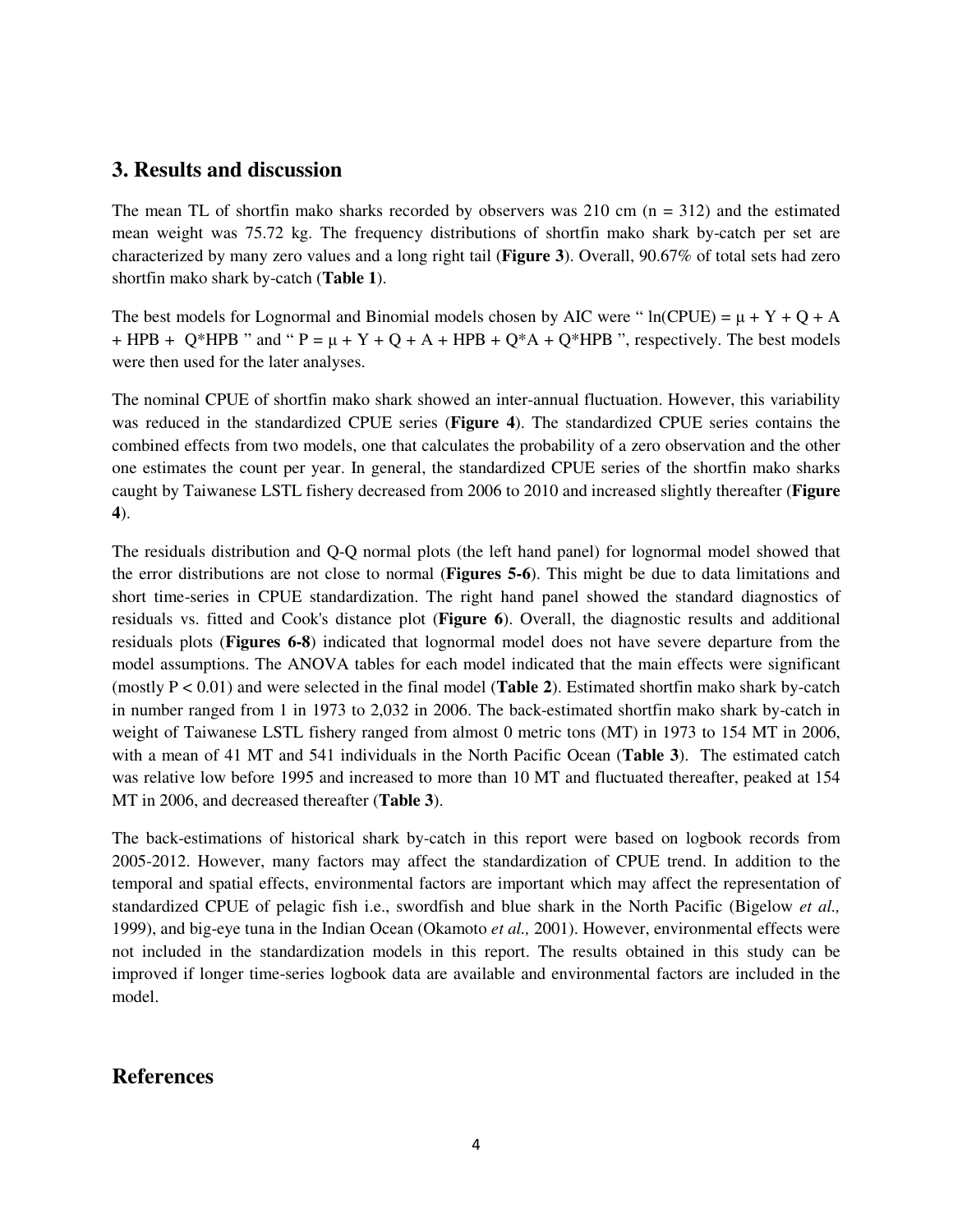- Bigelow, K.A., Boggs, C.H., and He, X., 1999. Environmental effects on swordfish and blue shark catch rates in the US North Pacific longline fishery. Fish. Oceanogr. 8(3): 178-198.
- Chang, J. H., and K. M. Liu. 2009. Stock assessment of the shortfin mako shark, *Isurus oxyrinchus*, in the Northwest Pacific Ocean using per-recruit and virtual population analyses. Fisheries Research 98: 92-103.
- Clarke, S. C., McAllister, M. K., Milner-Gulland, E. J., Kirkwood, G. P., Michielsens, C. G. J., Agnew, D. J., Pikitch, E. K., Nakano, H., and Shivji, M. S. 2006. Global estimates of shark catches using trade records from commercial markets. Ecology Letters, 9: 1115-1126.
- Dulvy, N. K., Baum, J. K., Clarke, S., Compagno, L. J. V., Cortés, E., Domingo, A., and Fordham, S., et al. 2008. You can swim but you can't hide: the global status and conservation of oceanic pelagic sharks and rays. Aquatic Conservation: Marine and Freshwater Ecosystem, 18: 459-482.
- Joung, S. J., and Hsu, H. H., 2005. Reproduction and embryonic development of the shortfin mako in the northwestern Pacific. Zoological Studies 44, 487–496.
- Lo, N. C. H., L. D. Jacobson, J. L. Squire. 1992. Indices of relative abundance from fish spotter data based on delta-lognormal models. Can. J. Fish. Aquat. Sci. 49(12): 2515-2526.
- Okamoto, H., Miyabe, N., and Matsumoto, T., 2001. GLM analyses for standardization of Japanese longline CPUE for bigeye tuna in the Indian Ocean applying environmental factors. IOTC Proceedings 4: 491-522.
- R Development Core Team. 2013. R: A language and environment for statistical computing. R Foundation for Statistical Computing, Vienna, Austria.
- Tsai, W. P., C. L. Sun, S. P. Wang, and K. M. Liu. 2011. Evaluating the impacts of uncertainty on the estimation of biological reference points for shortfin mako shark, *Isurus oxyrinchus* in the Northwest Pacific Ocean. Marine and Freshwater Research 62: 1383-1394.
- Tsai, W. P., C. L. Sun., A. E. Punt, and K. M. Liu. 2014. Demographic analysis of the shortfin mako shark, *Isurus oxyrinchus*, in the Northwestern Pacific using a two-sex stage-based matrix model. ICES Journal of Marine Science 71(7): 1604-1618.
- Tsai, W. P., K. M. Liu, A. E. Punt, and C. L. Sun. Assessing the potential biases of ignoring sexual dimorphism and mating mechanism in using a single-sex demographic model: the shortfin mako shark as a case study. ICES Journal of Marine Science (In press).
- Venables, W. N., and Ripley, B. D., 2002. Modern Applied Statistics with S. Fourth edition, Springer.
- Walsh, W. A., 2011. Ongoing and Planned Analyses of Catch and Catch Rate Data for Blue Shark *Prionace glauca* and Shortfin Mako *Isurus oxyrinchus* in the Hawaii-based Pelagic Longline Fishery: 1995–2010," ISC/11/SHARKWG-2/2. La Jolla, California USA. 28 Nov - 3 Dec 2011.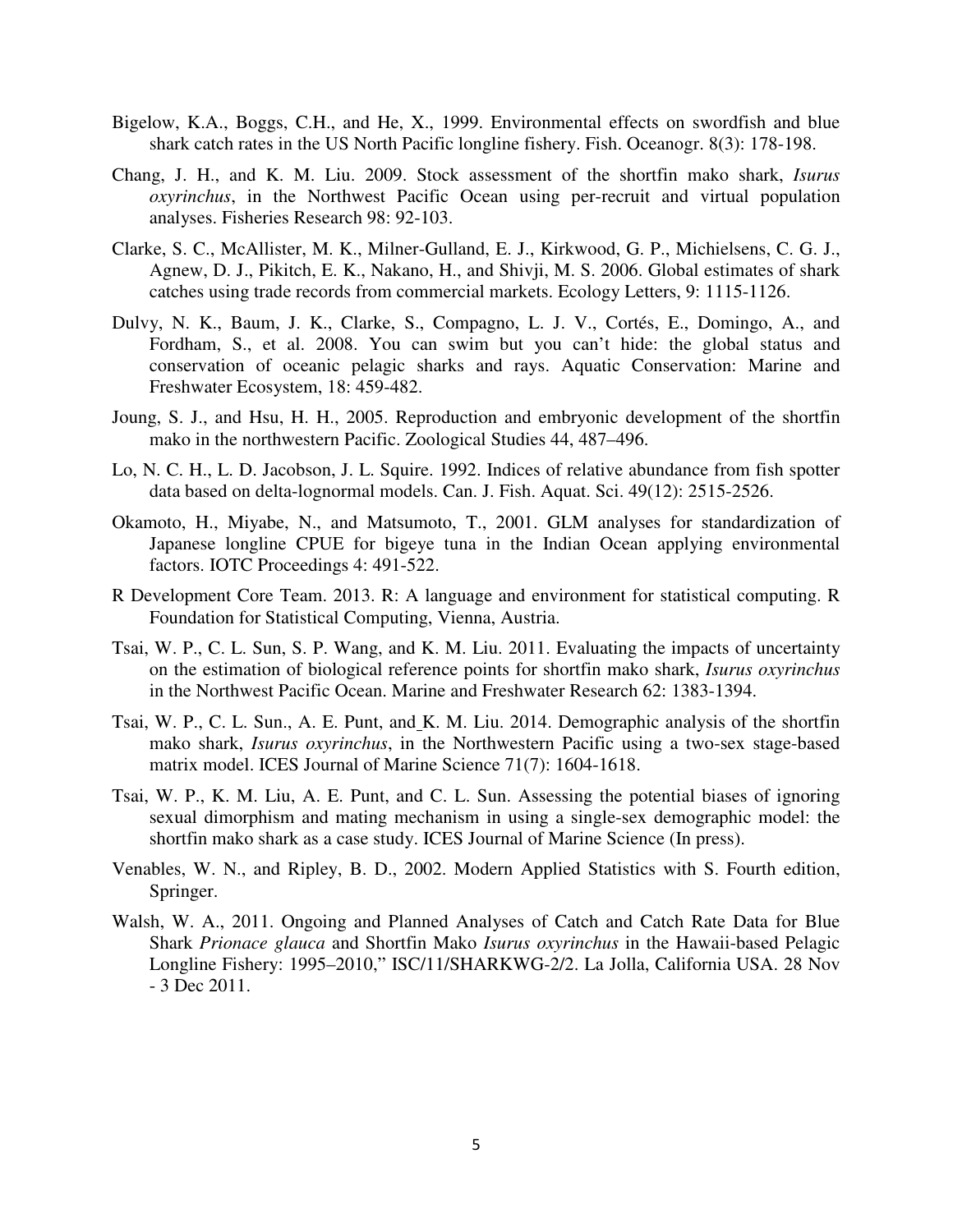

Figure 1. Nominal CPUE distribution of shortfin mako sharks caught by Taiwanese large-scale tuna longline fishery in the North Pacific Ocean from 2005-2012.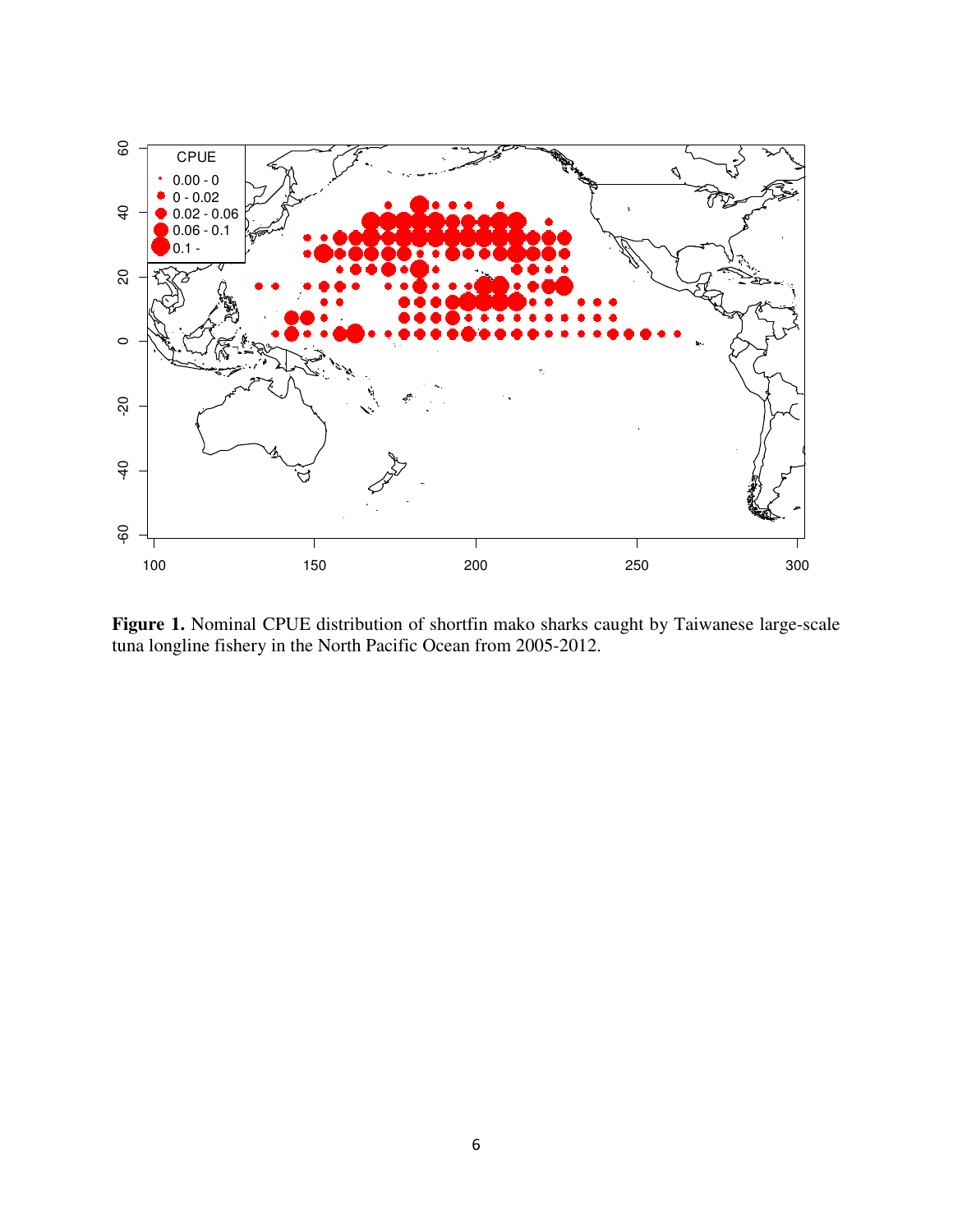

Figure 2. Area stratification used for the estimate of shortfin mako shark by-catch of the Taiwanese large-scale tuna longline fishery in North Pacific Ocean.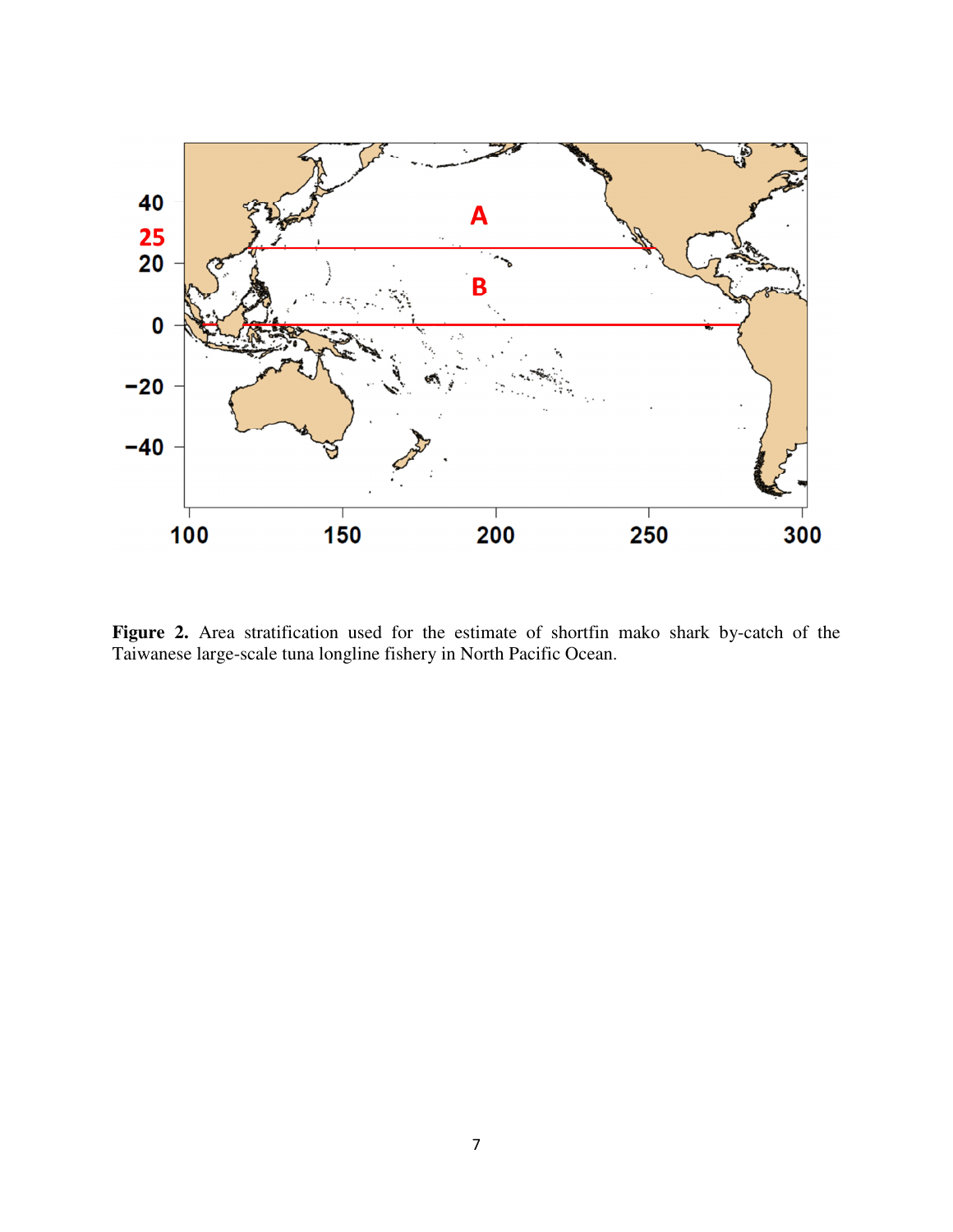

**Figure 3.** Frequency distribution of shortfin mako shark by-catch per set, 2005–2012.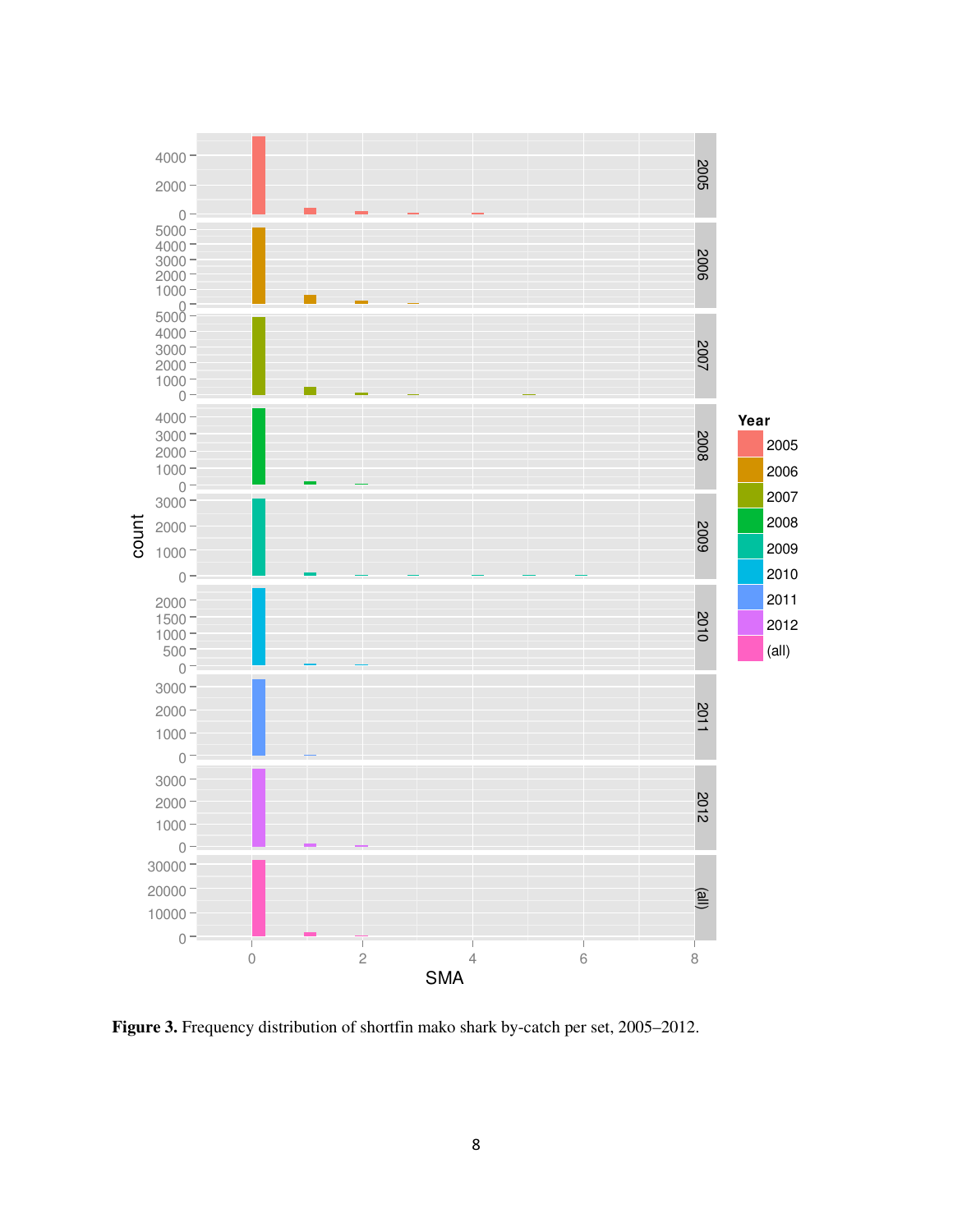

**Figure 4.** Nominal and standardized CPUE of shortfin mako shark by Taiwanese large-scale tuna longline fishery in the North Pacific Ocean from 2005 to 2012.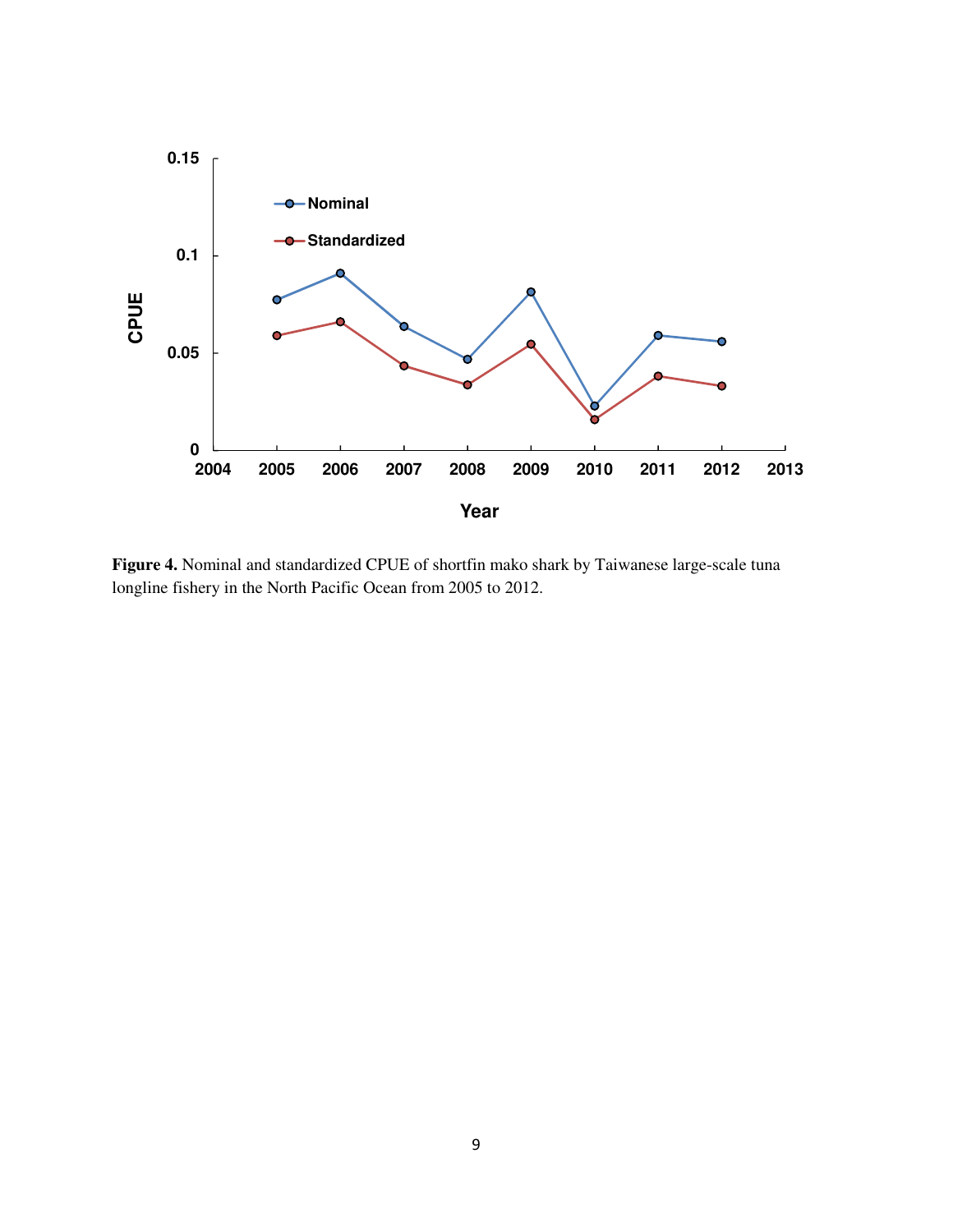800 0 200 400 600 800 600 Frequency 400 200  $\circ$  $\sqrt{2}$  $\top$ Τ Τ 1 -2 -1 0 1 2 Residual **Q-Q plot for positive CPUE**  $\circ$  $\infty$ -1 0 1 2 3  $\circ$ <sup>O</sup> Sample Quantiles Sample Quantiles $\boldsymbol{\sim}$  $\circ$  $\overline{\mathcal{L}}$  $\circ$   $\infty$  $\circ$ -2 0 2 Theoretical Quantiles

**Residuals for positive CPUE**

**Figure 5.** Diagnostic results from the GLM model fit to the shortfin mako shark by-catch data.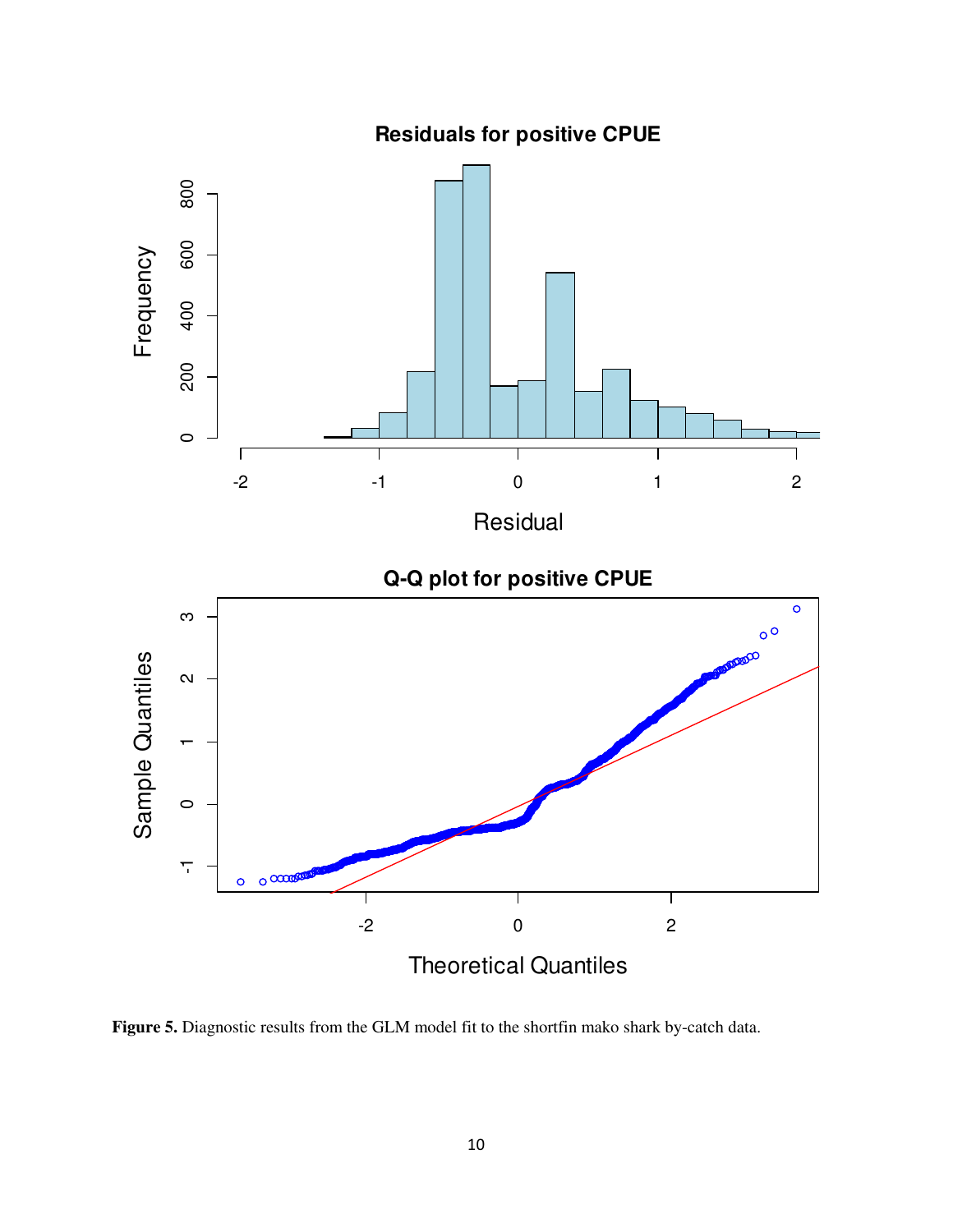

**Figure 6.** Residual plots for the DLN model fit to the shortfin mako shark by-catch data.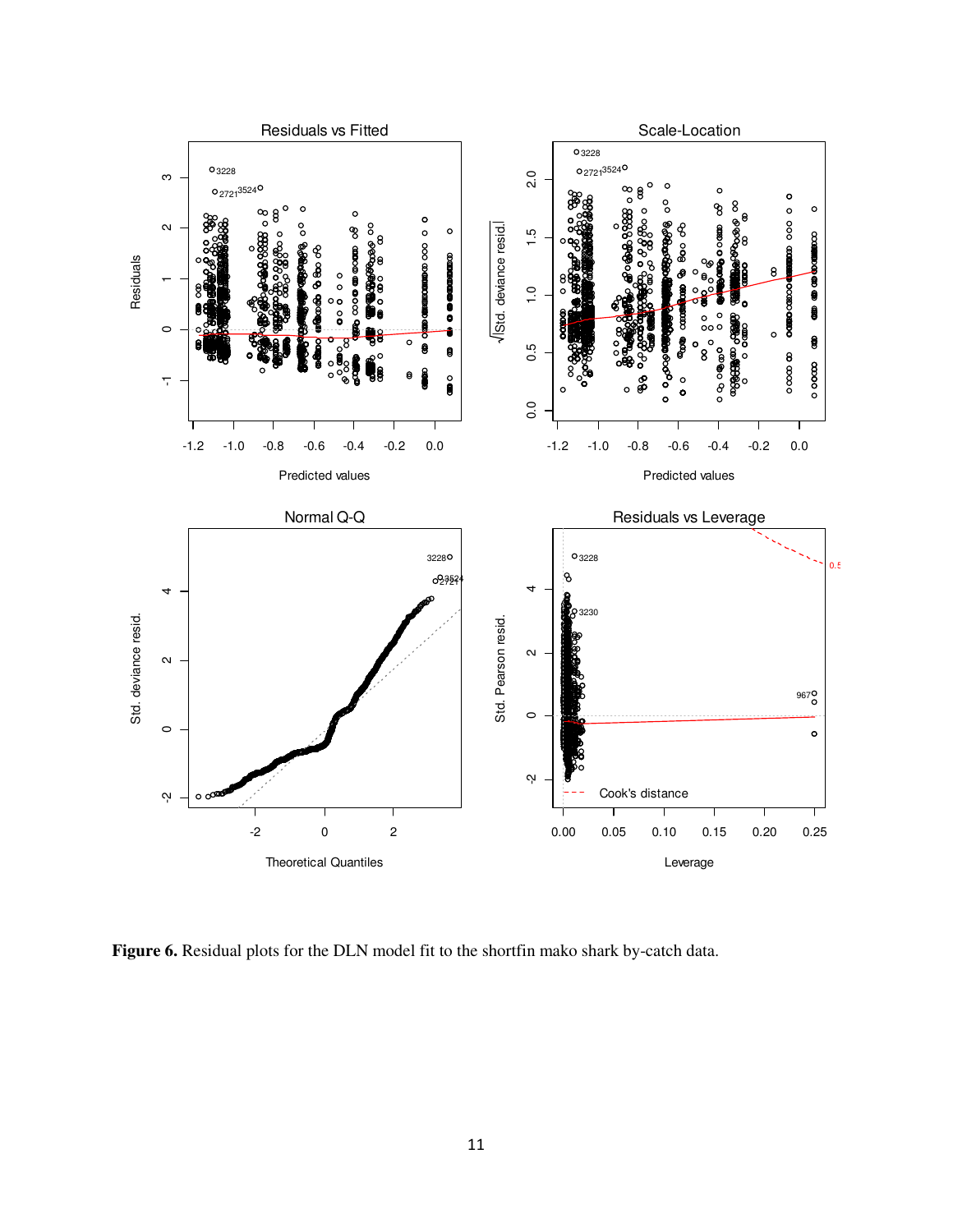

Figure 7. Box plots of the Pearson residuals vs. the covariates for the variables Year, Quarter, Area and HPB for Lognormal model.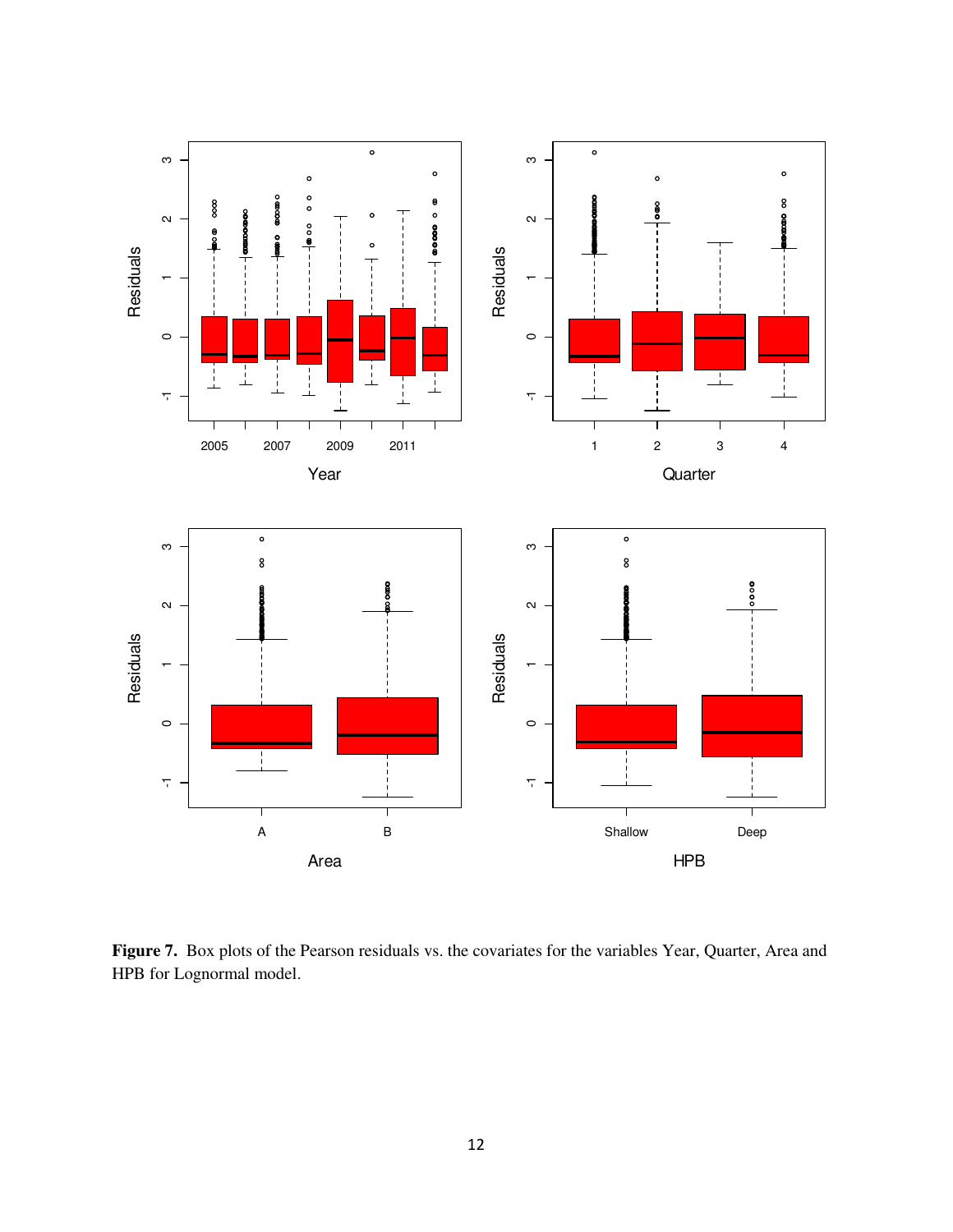

**Figure 8.** Annual residual plots from the lognormal model.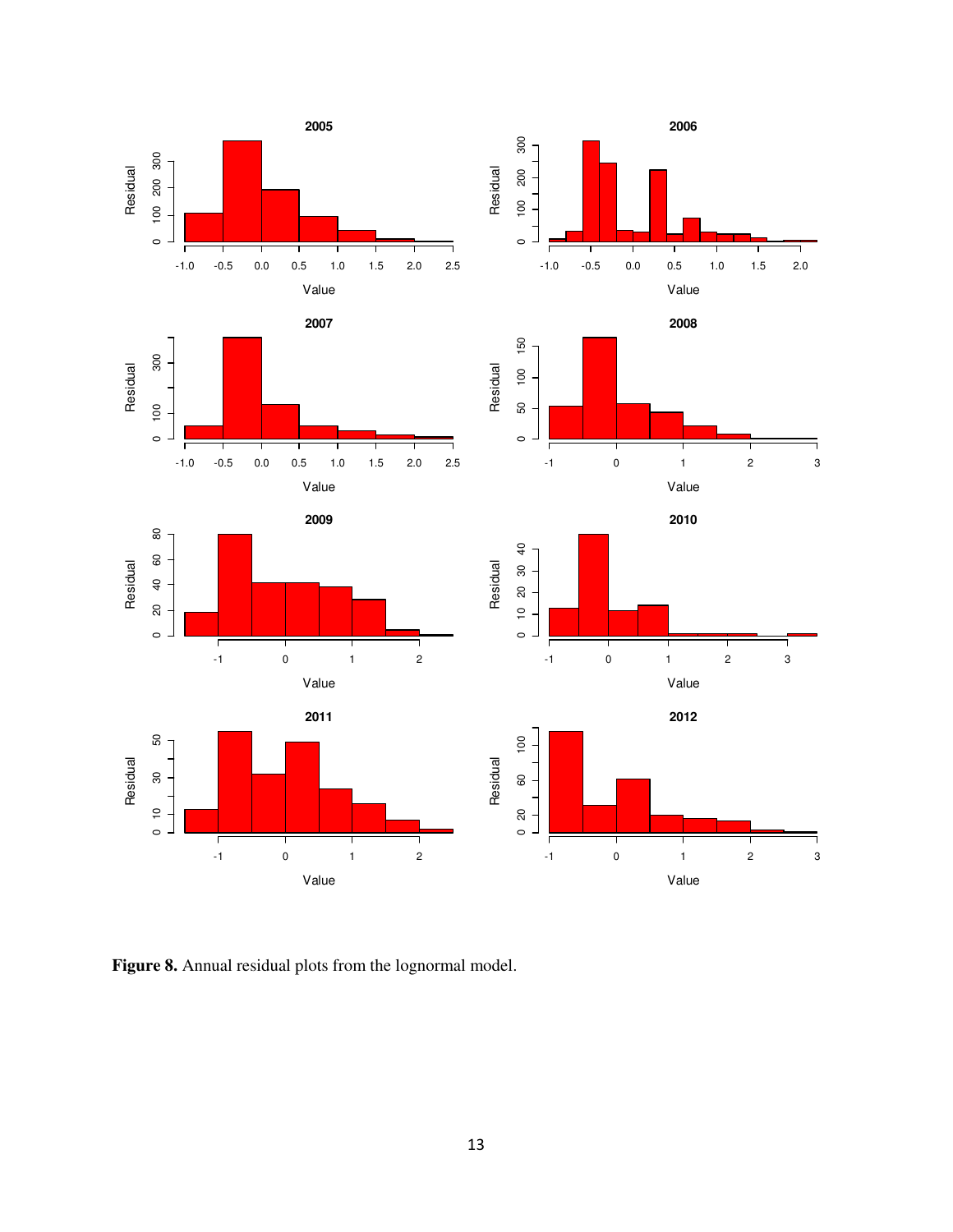| Year    | SMA Zero % |
|---------|------------|
| 2005    | 86.38%     |
| 2006    | 82.43%     |
| 2007    | 87.73%     |
| 2008    | 92.84%     |
| 2009    | 92.36%     |
| 2010    | 96.35%     |
| 2011    | 94.39%     |
| 2012    | 92.88%     |
| Average | 90.67%     |

**Table 1.** Estimated annual shortfin mako shark (SMA) zero-catch percentage of Taiwanese large-scale tuna longline fishery in the North Pacific Ocean.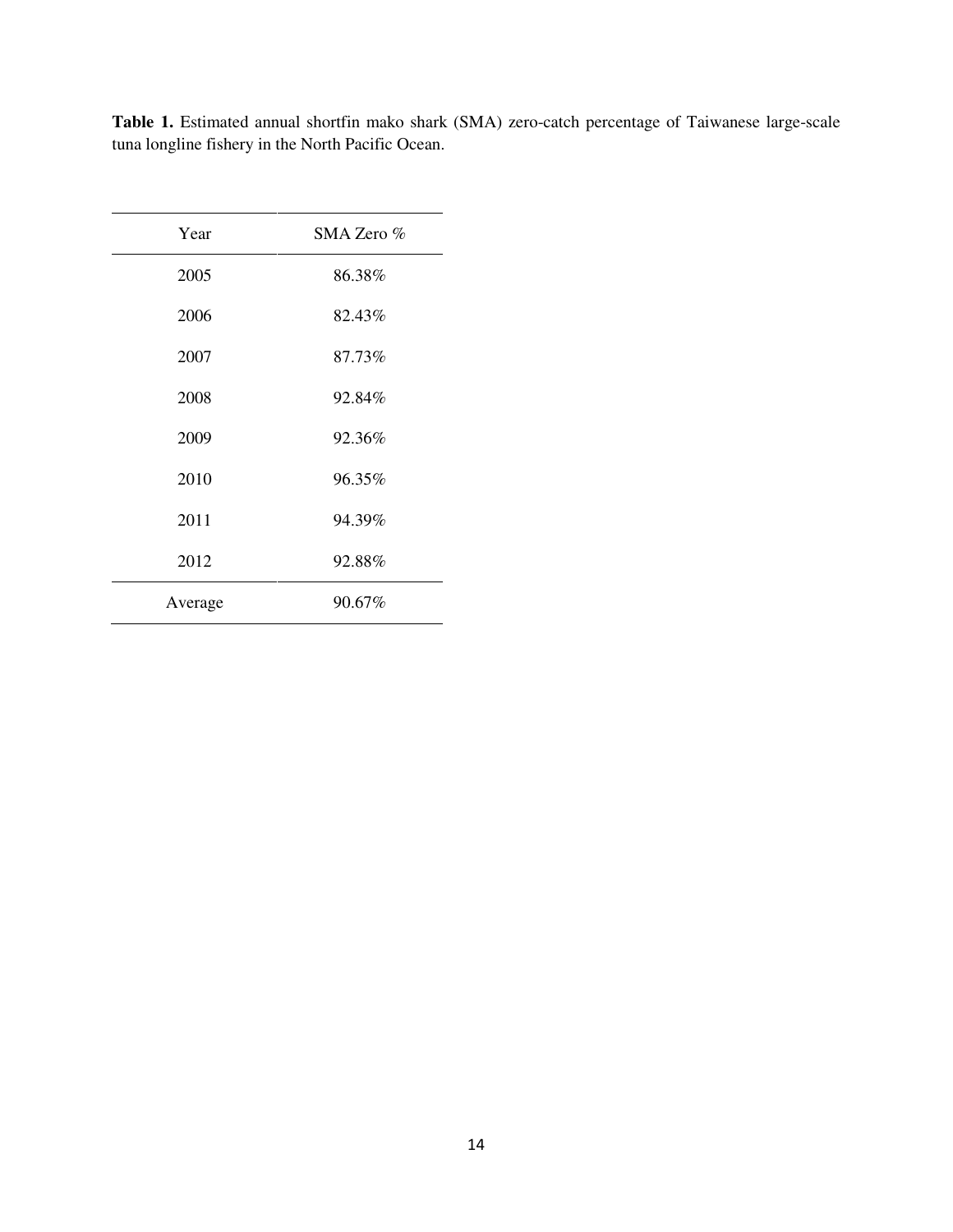Table 2. Deviance table for final GLM results of delta-lognormal model.

| Source     | Df | Deviance | Resid. Df | Resid. deviance | P value |
|------------|----|----------|-----------|-----------------|---------|
| Intercept  |    |          | 3775      | 1847.0          |         |
| yу         | 7  | 152.587  | 3768      | 1694.4          | < 0.001 |
| Q          | 3  | 78.913   | 3765      | 1615.5          | < 0.001 |
| A          | 1  | 93.758   | 3764      | 1521.7          | < 0.001 |
| <b>HPB</b> | 1  | 7.835    | 3763      | 1513.9          | < 0.001 |
| Q:HPB      | 3  | 22.200   | 3760      | 1491.7          | < 0.001 |
|            |    |          |           |                 |         |

Log-normal Positive Catch rate

Binomial Model

| Source     | Df           | Deviance | Resid. Df | Resid. deviance | P value |
|------------|--------------|----------|-----------|-----------------|---------|
| Intercept  |              |          | 35916     | 24152           |         |
| yу         | 7            | 772.46   | 35909     | 23379           | < 0.001 |
| Q          | 3            | 616.67   | 35906     | 22762           | < 0.001 |
| A          | $\mathbf{1}$ | 1675.01  | 35905     | 21087           | < 0.001 |
| <b>HPB</b> | 1            | 2.82     | 35904     | 21085           | < 0.05  |
| Q:A        | 3            | 12.25    | 35901     | 21072           | < 0.001 |
| Q:HPB      | 3            | 62.08    | 35898     | 21010           | < 0.001 |
|            |              |          |           |                 |         |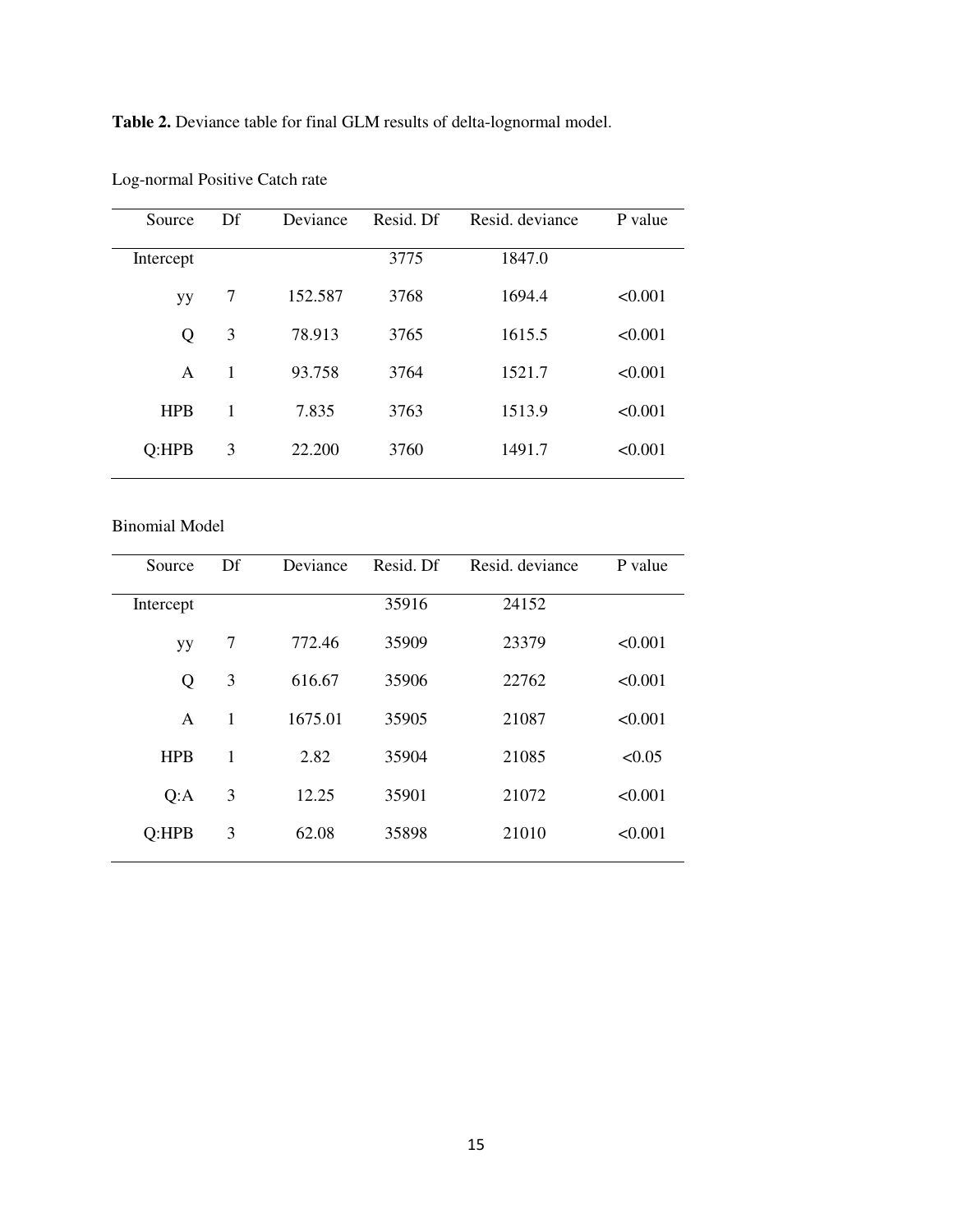| Year | EstSMA (N)       | EstSMA (MT)      |
|------|------------------|------------------|
| 1971 | 5                | $\boldsymbol{0}$ |
| 1972 | $\overline{4}$   | $\boldsymbol{0}$ |
| 1973 | $\boldsymbol{0}$ | $\boldsymbol{0}$ |
| 1974 | 132              | 10               |
| 1975 | 197              | 15               |
| 1976 | 13               | $\mathbf{1}$     |
| 1977 | 76               | 6                |
| 1978 | 75               | 6                |
| 1979 | 14               | $\mathbf{1}$     |
| 1980 | 45               | 3                |
| 1981 | 42               | 3                |
| 1982 | 5                | $\boldsymbol{0}$ |
| 1983 | 5                | $\mathbf{0}$     |
| 1984 | $\boldsymbol{0}$ | $\boldsymbol{0}$ |
| 1985 | 113              | 9                |
| 1986 | 136              | 10               |
| 1987 | 56               | $\overline{4}$   |
| 1988 | 10               | $\mathbf{1}$     |
| 1989 | 53               | $\overline{4}$   |
| 1990 | 213              | 16               |
| 1991 | 228              | 17               |
| 1992 | 74               | 6                |
| 1993 | 59               | $\overline{4}$   |
| 1994 | 12               | $\mathbf{1}$     |
| 1995 | 1558             | 118              |
| 1996 | 674              | 51               |
| 1997 | 567              | 43               |
| 1998 | 679              | 51               |
| 1999 | 1465             | 111              |
| 2000 | 1292             | 98               |
| 2001 | 1206             | 91               |
| 2002 | 1612             | 122              |
| 2003 | 1106             | 84               |
| 2004 | 1885             | 143              |
| 2005 | 1788             | 135              |
| 2006 | 2032             | 154              |
| 2007 | 1316             | 100              |

**Table 3**. Estimated annual shortfin mako shark by-catch in number and weight (MT) of Taiwanese largescale tuna longline fishery in the North Pacific Ocean.